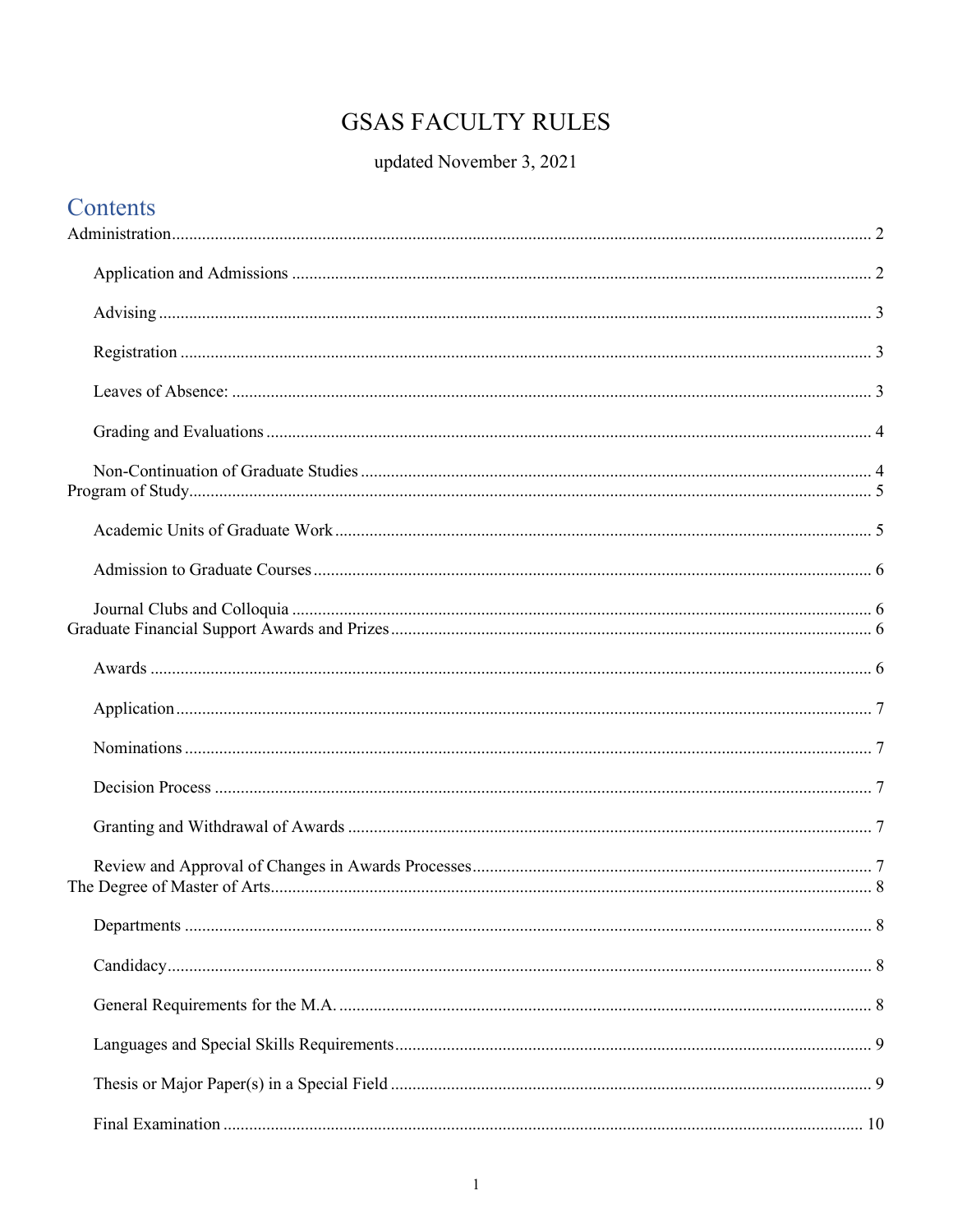## <span id="page-1-0"></span>**Administration**

#### <span id="page-1-1"></span>**Application and Admissions**

Qualified graduates of liberal arts colleges or universities of recognized standing may be admitted to the Graduate School of Arts and Sciences (GSAS) in any of the following doctoral programs:

Chemistry; Classical and Near Eastern Archaeology; Greek, Latin and Classical Studies; History of Art; Mathematics; and Physics.

These six graduate programs constitute two interdisciplinary groups. The Graduate Group in Archaeology, Classics and History of Art (GGACHA) fosters and facilitates collaboration among the three programs to promote interdisciplinary work in research and teaching. The graduate programs in Chemistry, Mathematics and Physics comprise the Graduate Group in Science and Mathematics (GGSM), whose goal is to provide opportunities for dialogue among these disciplines for collaborative research and professional development.

Qualified undergraduates of Bryn Mawr, Haverford, and Swarthmore College may pursue a joint A.B./M.A. degree by applying to the Bryn Mawr A.B./M.A. program in any of the above programs of the GSAS. Additionally, qualified undergraduates may apply to Bryn Mawr's A.B./M.A. program in French, which offers graduate courses at the Bryn Mawr Institut d'Etudes Françaises d'Avignon.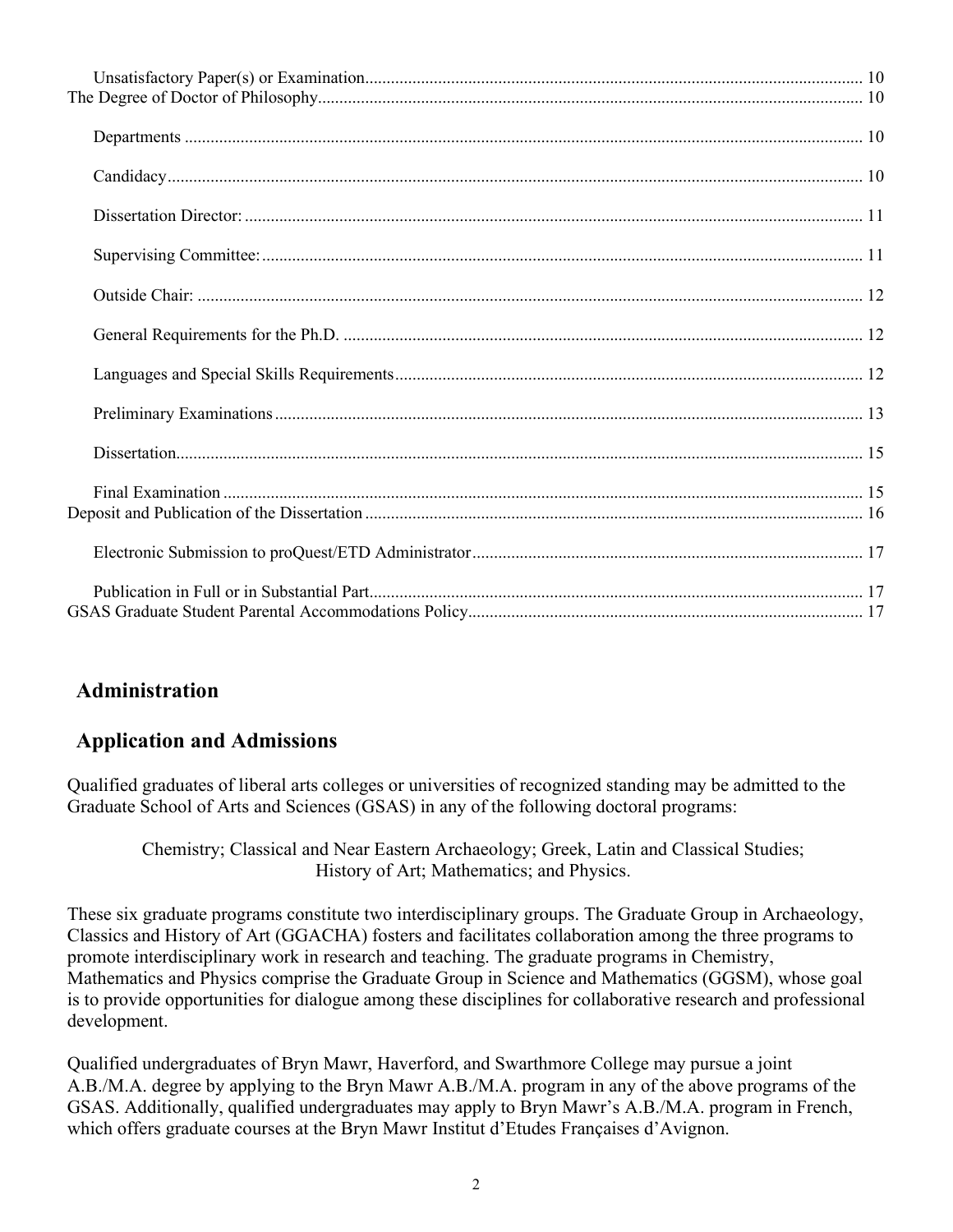During the admissions process for new applicants, the department to which the student has applied makes recommendations to the Dean of Graduate Studies for admission. In some cases, the application may be reviewed by the Steering Committee of the Graduate Group in Group in Archaeology, Classics and History of Art and redirected to another program. Admission decisions are made by the Dean of Graduate Studies.

#### <span id="page-2-0"></span>**Advising**

Each graduate program shall designate a faculty member to serve as the Director of Graduate Studies, who will be responsible for supervising the day-to-day concerns of the program and its students, as well as providing the primary advising for students who do not yet have a Dissertation Director. After a Dissertation Director has been named, that faculty member assumes primary responsibility for advising the student.

In general this advising shall include ensuring that students are informed of the rules and regulations of the GSAS and of their home department as well as regularly discussing with each student the student's program and progress therein. That said, the primary responsibility for understanding and abiding by the rules, and for making appropriate progress towards the degree, rests with each individual student.

#### <span id="page-2-1"></span>**Registration**

Every graduate student must register for courses with the Registrar and confirm that registration with the GSAS, following the rules and procedures set forth by each.

These procedures include securing the permission of the student's Director of Graduate Studies to undertake independent work/research as well as of instructor who will supervise that independent work. Graduate registration is considered final, but changes may be made, with the approval of the Director of Graduate Studies and, if necessary, the Dean of Graduate Studies during the drop/add period designated by the GSAS.

**Auditing:** A graduate student may register to audit a course following the same procedure, but first gaining the permission of the course instructor, the Director of Graduate Studies in the student's home department, and the Dean of Graduate Studies.

**Reciprocal Registration:** Students may take a limited amount of work for Bryn Mawr graduate credit at institutions with which Reciprocal Plans have been approved by the Graduate Council and the President of the College. Under special circumstances, the Dean of Graduate Studies may approve such an arrangement at another institution for an individual student. Work at other institutions is limited to the equivalent of two units per year, and may not exceed one third of a student's total program. In particular, no more than two such courses may be used to meet the six-course requirement for the M.A. degree. Students must register with Bryn Mawr College for all work to be done at other institutions and shall be subject to the same tuition and fees as students wholly enrolled at Bryn Mawr College.

<span id="page-2-2"></span>**Leaves of Absence:** Students who have not advanced to candidacy for the Ph.D. may take a leave of absence, discontinuing their graduate work for a period of time, by consulting their Director of Graduate Studies, then notifying the Dean of Graduate Studies. A leave of absence does not change the requirement that the degree of Master of Arts must be completed within a period of five years.

Students who have advanced to candidacy for the Ph.D. may be granted a leave of absence by the Dean of Graduate Studies, with the approval of the Director of Graduate Studies and the Dissertation Director, for a semester or a full academic year, and a leave may be renewed for an additional period, provided that the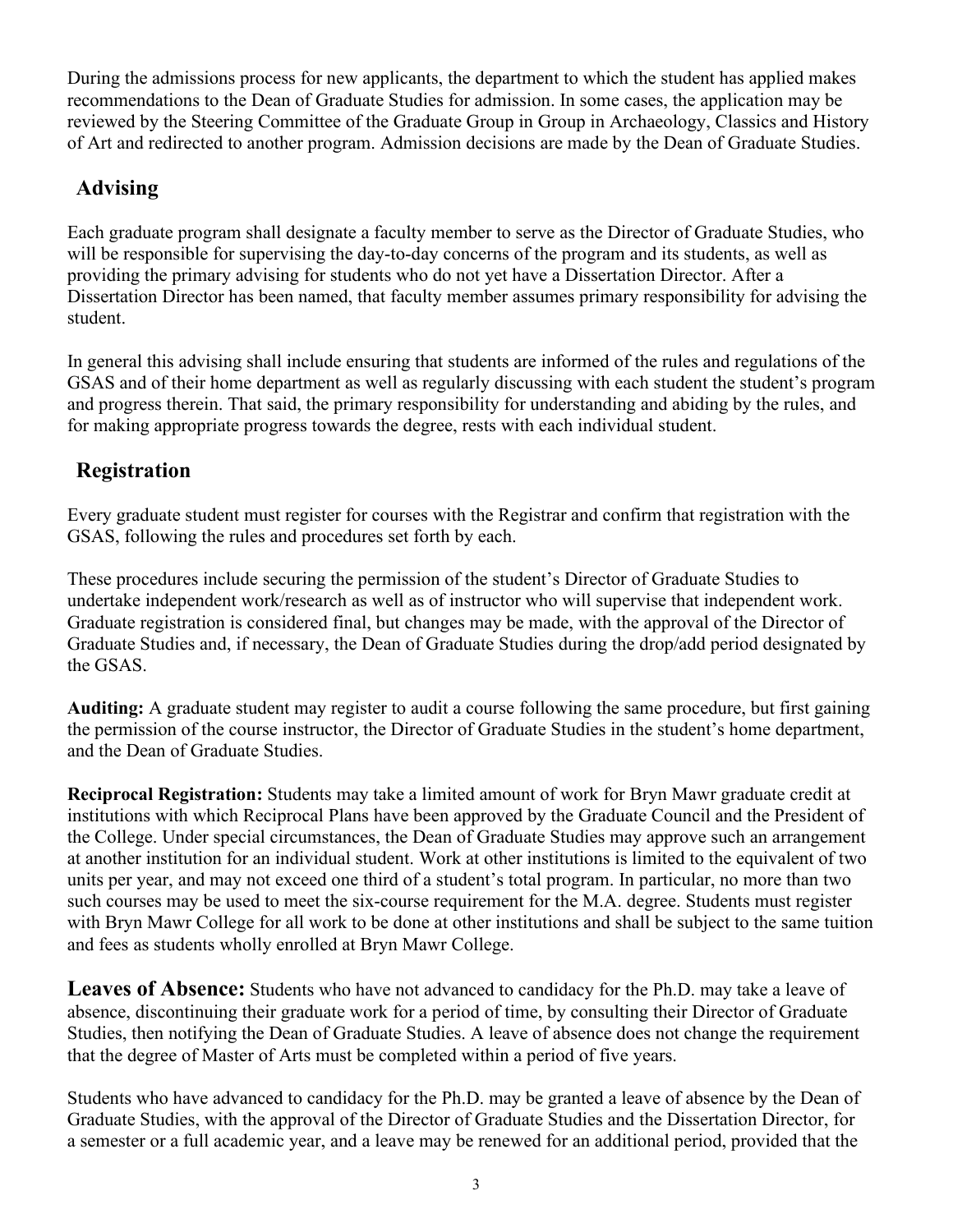total does not exceed two academic years. Leaves of absence exceeding a total of two academic years will be granted to Ph.D. candidates only under exceptional circumstances, and only with the approval of the Director of Graduate Studies, the Dean of Graduate Studies, and the Graduate Council.

**Continuing Enrollment:** All graduate students, unless formally taking a leave of absence, must register for one or more units of work or for continuing enrollment. Continuing enrollment does not carry academic credit, but does permit the student to be certified as a full-time student. Departments must certify annually that students so enrolled are making adequate progress.

**Certification to Outside Agencies:** Students wishing certification of status to outside agencies should complete an appropriate form to be signed by the Director of Graduate Studies in their program and deposited with the GSAS.

## <span id="page-3-0"></span>**Grading and Evaluations**

**Grading System:** Students registered for graduate units shall receive a grade of: "Satisfactory" (S), "Unsatisfactory" (U), or "Incomplete" (I). "Graduate units" include undergraduate courses taken for graduate credit where additional work has been assigned to bring the course to the graduate level. Any graduate student taking an undergraduate course for graduate credit should be graded according to the graduate standards, "Satisfactory" or "Unsatisfactory". The grade of "Satisfactory" shall only be awarded if the student's work has met or exceeded an undergraduate 3.0 standard, including any additional work assigned to raise an undergraduate course to the graduate level. (see Section II, A) Any graduate student taking an undergraduate course receives a grade of "Satisfactory" if the student's work has met or exceeded an undergraduate 3.0 standard.

Undergraduate courses at 000- through 200- levels taken by graduate students for language exam preparation or for remedial reasons are assigned grades on the undergraduate 4.0 scale and these courses do not require completion of a narrative course evaluation.

**Student Evaluations:** At the end of each semester, the instructor of each unit of graduate instruction or supervision shall promptly submit a final evaluation of every student enrolled for that unit. In the case of a year-long course, an interim report shall be submitted at the end of the first semester. The evaluation shall consist of a formal grade and a descriptive passage, including a consideration of the student's ability for advanced research and teaching.

**Incomplete Work:** If a graduate student's work is incomplete in any unit, the instructor will complete an evaluation, including a grade of "Incomplete" and a statement describing what the student must do in order to receive credit for the course and by what date. The date set shall be no later than 30 days after the beginning of the next fall semester. If the work is not complete by the date set, the record of "Incomplete" shall stand permanently.

## <span id="page-3-1"></span>**Non-Continuation of Graduate Studies**

Successful completion of an M.A. at Bryn Mawr College does not ensure departmental approval for continuation in graduate work toward the Ph.D.

In the case of unsatisfactory work, unsatisfactory progress toward the degree, or failure to pass the requirements for the M.A. or Ph.D. in timely fashion, the department may recommend the non-continuation or exclusion of a student to the Dean of Graduate Studies, who will notify the student of the decision. A decision not to continue or to exclude a student means that the academic programs and services of the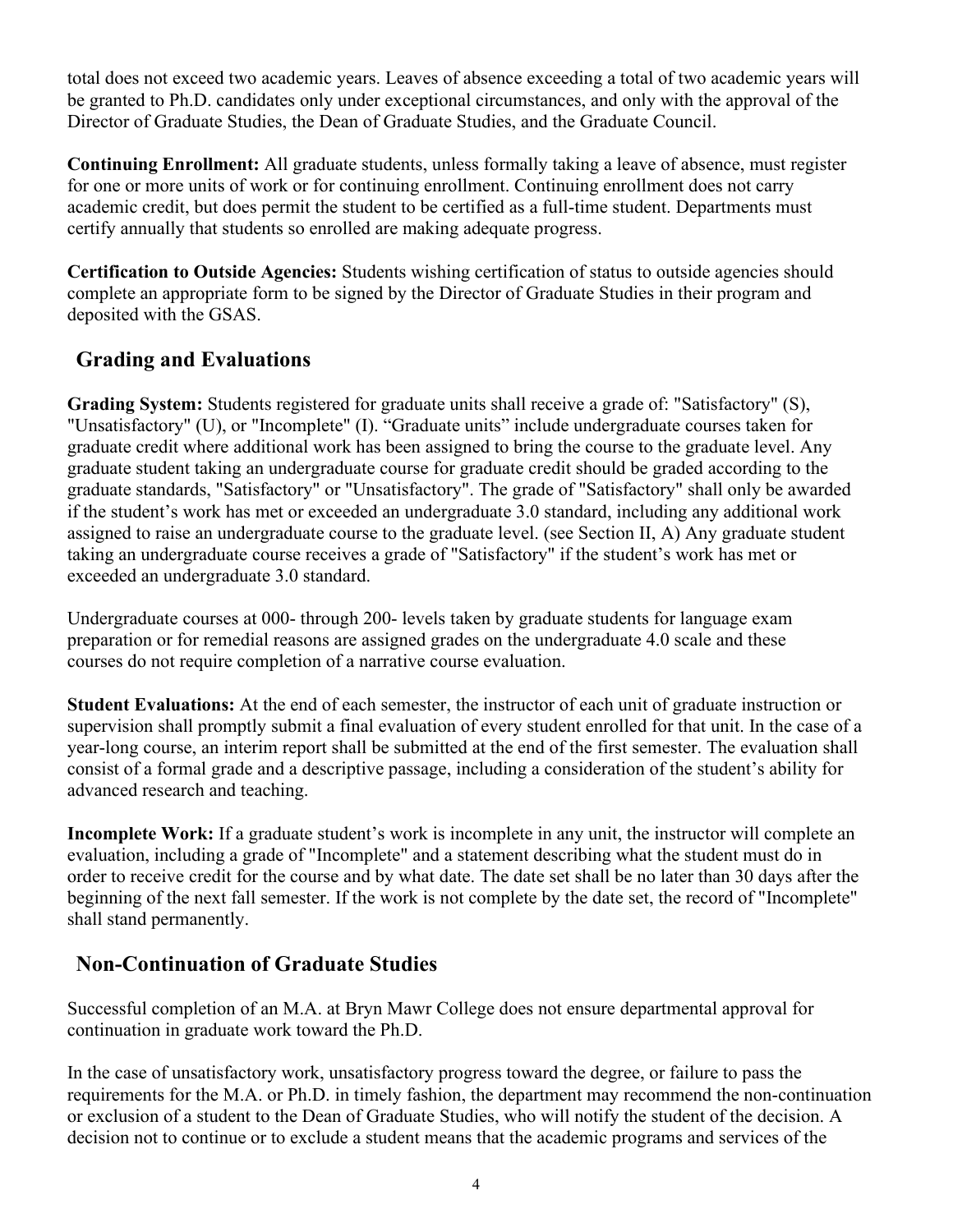College are no longer open to that student except in cases in which the student is admitted, through the regular procedures, to another department.

If the student wishes to appeal the decision, he or she should direct the appeal to the Chair of the Graduate Council. The Chair of the Graduate Council will appoint an appeal committee consisting of the Chair of the Graduate Council and all faculty and graduate student members of Graduate Council. (In the event that any of these persons participated in the prior decision of unsatisfactory academic work, they will not be allowed to sit on the appeal committee). The appeal committee shall conduct a formal hearing, to which all appropriate persons, including representatives of the student's department, shall be invited to appear. The decision of the appeal committee shall be final.

A student whose behavior disrupts the normal conduct of academic affairs within or beyond his or her department may be excluded by the Dean of Graduate Studies, in consultation with the student's department. The student and his or her department shall be informed in writing (1) that the Dean of Graduate Studies is considering revocation of his or her award and (2) that he or she may appear at a hearing to be held at a specified time and place. At the hearing the Dean of Graduate Studies, the Director of Graduate Studies in the student's program, and other appropriate members of the faculty (including, for degree candidates, the director of the student's work) shall be present. In the case of accused misconduct, the student shall also be informed of the specific misconduct charged, that he or she shall have the right to select and have present any kind of counsel, to face and to examine witnesses, to call witnesses on his or her own behalf, and to appeal. If the student wishes to appeal the decision, a committee constituted of at least three faculty members of the Graduate Council will hear the student, a representative of the department, and the Dean of Graduate Studies. The committee will make its recommendations to the President; the President's decision will be binding.

If the student wishes to appeal the decision, he or she should direct the appeal to the Chair of the Graduate Council. The Chair of the Graduate Council will appoint an appeal committee consisting of the Chair of the Graduate Council and all faculty and graduate student members of Graduate Council. (In the event that any of these persons participated in the prior decision of misconduct, they will not be allowed to sit on the appeal committee). The appeal committee shall conduct a formal hearing, to which all appropriate persons, including representatives of the student's department, shall be invited to appear. The decision of the appeal committee shall be final.

In cases of exclusion in the course of an academic year, fees will not be refunded or remitted in whole or in part; fellowships, scholarships, and assistantships will be canceled.

# <span id="page-4-0"></span>**Program of Study**

## <span id="page-4-1"></span>**Academic Units of Graduate Work**

The program of study in the GSAS is defined in terms of academic units. A one-semester graduate course and one semester of supervised independent work each count as one unit. A year-long graduate course counts as two units. Six units, or four units for a student holding a teaching or a graduate assistantship, constitute a full year's academic program. For advanced students, at the department's discretion, a full year's academic program may consist of fewer units, such as one unit of supervised work (USW) taken each semester.

An upper-level (300-level) undergraduate course, supplemented by additional work assigned at the discretion of the instructor, may be taken for graduate credit. Such a course counts as one academic unit and at most two such courses may count towards the six units required for a M.A. degree. Other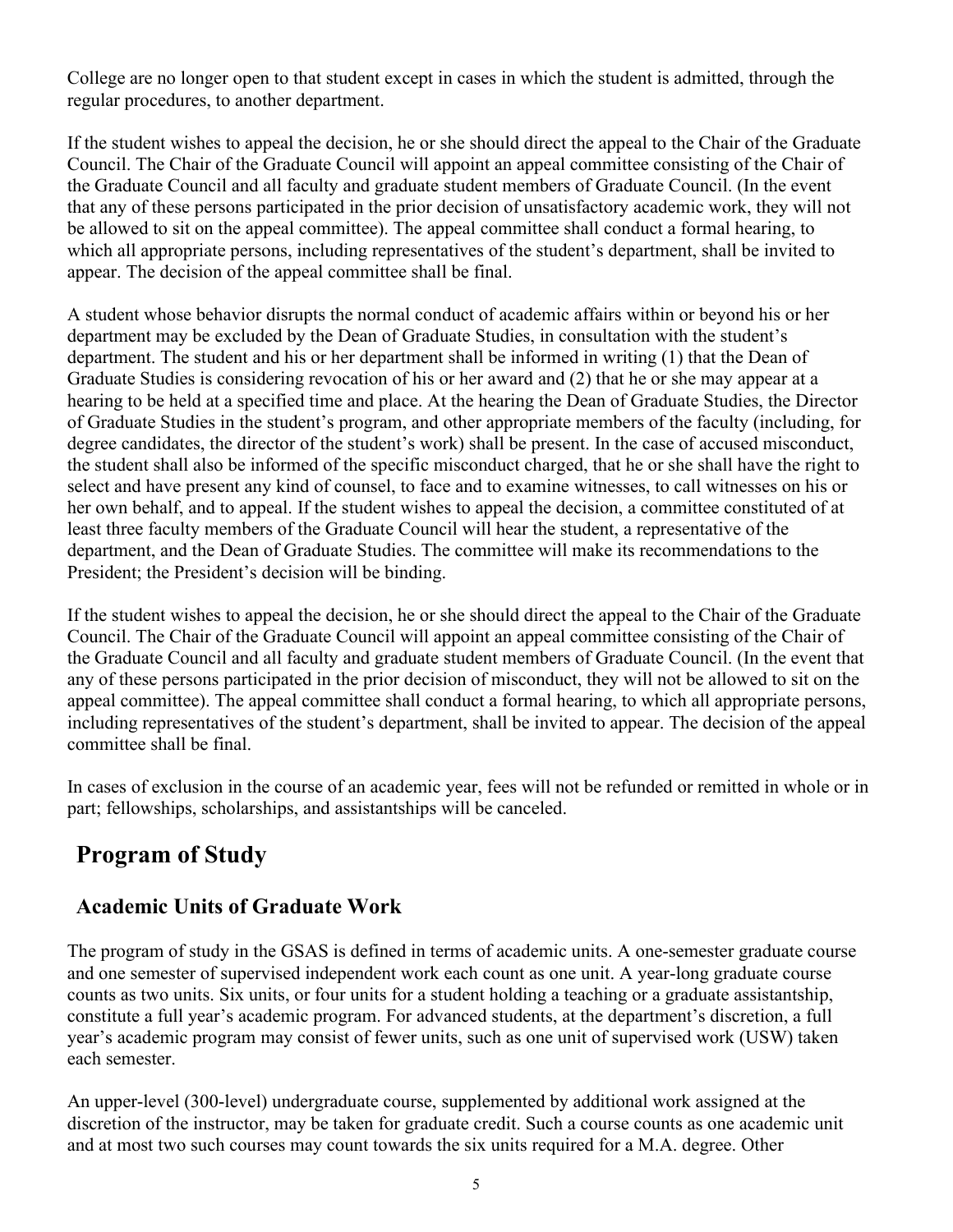undergraduate courses may be taken to complete a student's prerequisites (e.g., language proficiency) or to provide essential training in an allied field, but they do not carry graduate credit.

In certain circumstances, GSAS students may take up to two courses at the 200-level for graduate credit. Students must do additional work in such courses to bring them to the level of graduate courses. Permission and funding for such courses will be granted only when the curriculum is essential for their thesis and/or dissertation research.

With respect to language acquisition to pass the requisite examinations, and/or to conduct thesis and/or dissertation research, students may register to enroll or audit undergraduate language courses at the 00, 100, or 200 level offered at Bryn Mawr College. In all cases a request must be made to the Dean of Graduate Studies by the Graduate Director of the student's program explaining the circumstances that merit registration in one or more additional units of language instruction.

Similarly, with respect to skills acquisition needed to conduct thesis and/or dissertation research, students may register to enroll or audit undergraduate courses. Also in these cases, a request must be made to the Dean of Graduate Studies by the Graduate Director of the student's program explaining the circumstances that merit registration in courses providing skill instruction.

In general, only one such undergraduate course per year will be approved, with the exception of twosemester language sequences. Undergraduate language and/or skills courses do not count towards a full time course load of three graduate courses (or two graduate courses if the student is a TA).

Work done during the summer does not carry graduate credit, with the one exception of graduate work completed at the Institut d'Etudes Françaises d'Avignon, for which students typically earn two graduate units. Otherwise, only in extenuating circumstances, and at the invitation of a faculty member and with advance approval of the Dean of Graduate Studies, may a graduate student register to receive graduate credit for work to be done during the summer.

## <span id="page-5-0"></span>**Admission to Graduate Courses**

Admission to, and prerequisites for, a graduate course are under the jurisdiction of the department which may, at its discretion, reject unqualified students or may require insufficiently prepared students to take certain undergraduate courses before being enrolled in graduate courses. Departments may, when appropriate, open admission to particular graduate courses to undergraduates.

## <span id="page-5-1"></span>**Journal Clubs and Colloquia**

A colloquium or journal club, consisting of regular meetings of the instructors and the graduate students, may be required by any department as part of the regular program of study without such requirements appearing on the transcript as registered courses.

# <span id="page-5-2"></span>**Graduate Financial Support Awards and Prizes**

## <span id="page-5-3"></span>**Awards**

Bryn Mawr College fellowships, endowed graduate fellowships, scholarships, grants, teaching assistantships, graduate assistantships, curatorial internships and research assistantships and prizes are awarded according to the processes described below (III. B-D). In general, these awards require that the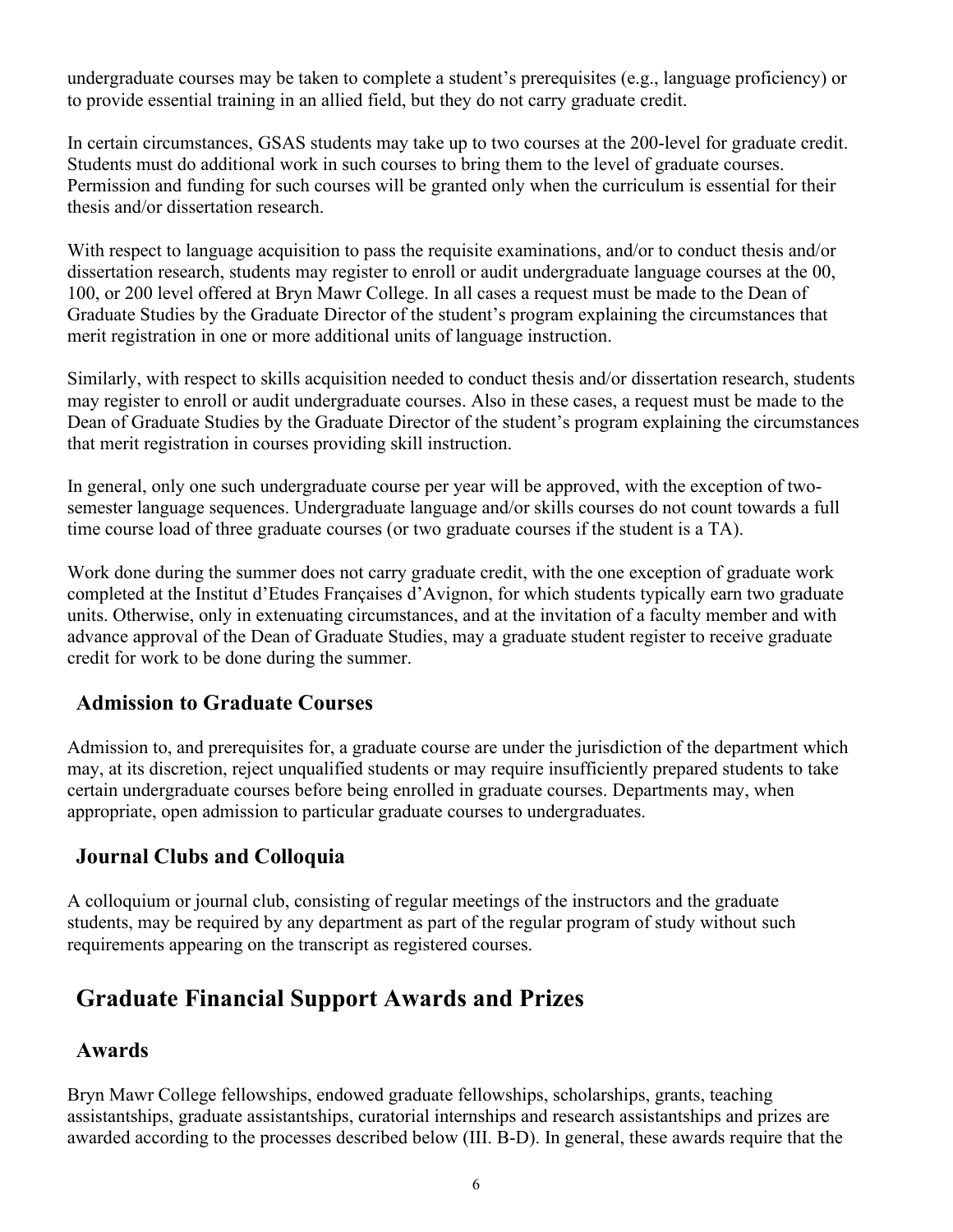awardee be a student of the GSAS pursuing an advanced degree and carry a full program of academic work. Many of these awards also require a specified amount of service for the College.

## <span id="page-6-0"></span>**Application**

Each year graduate programs will be advised as to the availability of financial support awards and the level of award funding for both new and continuing students. Unless informed to the contrary, candidates for all graduate financial support awards must apply annually by the deadlines set by the GSAS. Each year, the Dean of Graduate Studies will set the dates for application, notification of awards, and acceptance or refusal of awards.

## <span id="page-6-1"></span>**Nominations**

Candidates for graduate financial support awards and prizes are nominated by departments or Graduate Groups after consideration of all relevant applicants. Alternates for graduate awards may also be nominated. If more than one alternate is nominated, alternates shall be ranked according to the department or committee's preference.

## <span id="page-6-2"></span>**Decision Process**

Nominations of students for financial support awards are first made by departments to the Dean of Graduate Studies. For non-competitive financial support awards (i.e., GSAS Fellowships), the Dean of Graduate Studies makes the final decision. For competitive financial support awards for students in the Graduate Group in Archaeology, Classics and History of Art (GGACHA), the GGACHA Steering Committee considers the nominated students for each award and determines each award recipient.

For competitive financial support awards for students in the Graduate Group in Science and Mathematics (GGSM), the GGSM Steering Committee considers the nominated students for each award and determines each award recipient. In situations in which where the Steering Committees of the GGACHA and GGSM are unable to determine award recipients, the Graduate Council's Subcommittee on Graduate Awards will determine the award recipient. For competitive financial support awards available to students in all programs, the Graduate Council's Subcommittee on Graduate Awards and the Dean of Graduate Studies will consider all students nominated and determine the award recipient.

#### <span id="page-6-3"></span>**Granting and Withdrawal of Awards**

Granting: Awards are offered by the Dean of Graduate Studies. Award offers lapse if not accepted by the deadline set by the Dean, or if the award is accepted but not used in the designated year. In such circumstances, the candidate may re-apply in another year.

Withdrawal: In the case of either unsatisfactory academic work or misconduct that leads to noncontinuation in the program, all awards will be canceled. The Dean will notify the student of the termination of awards by a formal letter.

## <span id="page-6-4"></span>**Review and Approval of Changes in Awards Processes**

The Graduate Council shall review and approve any changes in the above-mentioned processes for making graduate awards.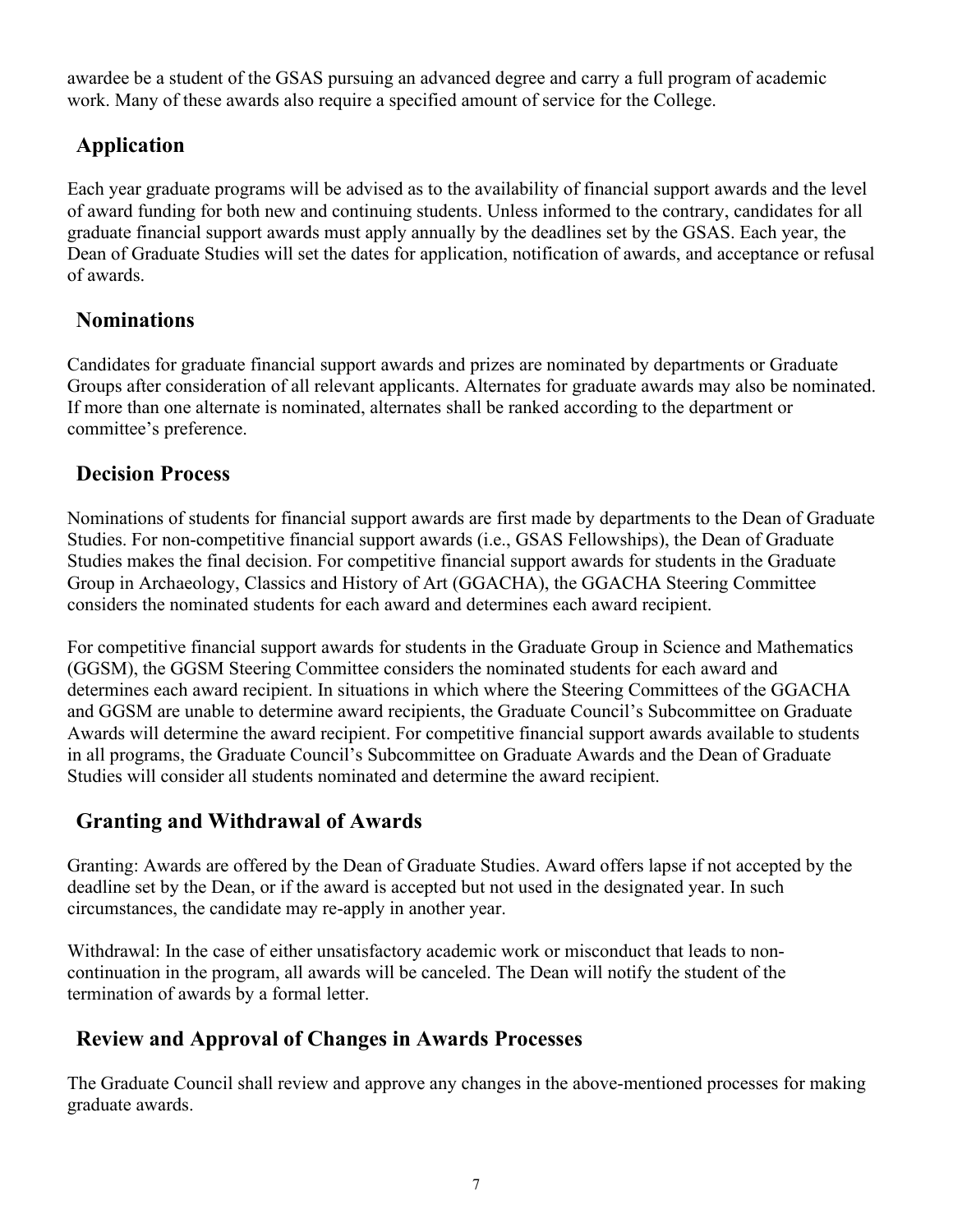# <span id="page-7-0"></span>**The Degree of Master of Arts**

## <span id="page-7-1"></span>**Departments**

The M.A. degree may be given in the following departments and programs, either as a prerequisite for the doctoral program or as a combined A.B./M.A. degree:

> Chemistry; Classical and Near Eastern Archaeology; French; Greek, Latin and Classical Studies; History of Art; Mathematics; Physics.

## <span id="page-7-2"></span>**Candidacy**

Prerequisites: The prerequisites for admission to candidacy for the M.A. degree are: (1) an A.B. degree or its equivalent from an American college or university of recognized standing, or a degree or certificate of at least the same standard from a foreign university; (2) preparation that includes such undergraduate work in the candidate's major and allied departments as the departments shall require.

Qualified students at Bryn Mawr, Haverford, and Swarthmore may undertake graduate work leading to the degree of Master of Arts concurrently with their work toward the A.B., once they have applied to, and been accepted, into Bryn Mawr's A.B./M.A. program. The application process includes being approved for the program by the Undergraduate Special Cases Committee, creating an approved curricular plan and then separately being admitted to a specific graduate program through the GSAS office. Although the graduate work and the A.B. major work need not be in the same department, it is the graduate department's prerogative to require the completion of its undergraduate major as part of the requirements for the M.A. degree. While students must arrange to fulfill all requirements for each of the A.B. and M.A. degrees, they are permitted to count a maximum of two advanced undergraduate courses (300-level or higher) presented in fulfillment of the requirements of the A.B. degree as two of the units required for the M.A. degree. As for all GSAS students, graduate credit for the advanced undergraduate courses will be only granted when they are supplemented by additional work in the usual way.

Application for candidacy: All students must make a formal application to become a candidate for the M.A. degree. The application and the program of work approved by the Director of Graduate Studies in the candidate's home department and the faculty member(s) who supervise the M.A. work or the qualifying paper(s) must be submitted to the GSAS by the deadline published on the website [\(http://www.brynmawr.edu/gsas/\) o](http://www.brynmawr.edu/gsas/))r in the GSAS Handbook. The student shall be notified in writing of the Dean of Graduate Studies' decision concerning the application.

## <span id="page-7-3"></span>**General Requirements for the M.A.**

Time: The time to completion of the M. A. degree is typically between two and three years. The work for the degree may be spread over several academic years which need not be in succession, but must be completed within a period of five years (60 months).

Program of Study: A minimum of six academic units is required for the M.A. degree. At least two units should consist of graduate seminar or course work. At most two units may be taken in the form of supervised independent work, and at most two units may be taken in upper-level undergraduate courses with supplementary work for graduate credit. At least two-thirds of the required units must be taken at Bryn Mawr College. At most one-third may be taken elsewhere under the auspices of Bryn Mawr College,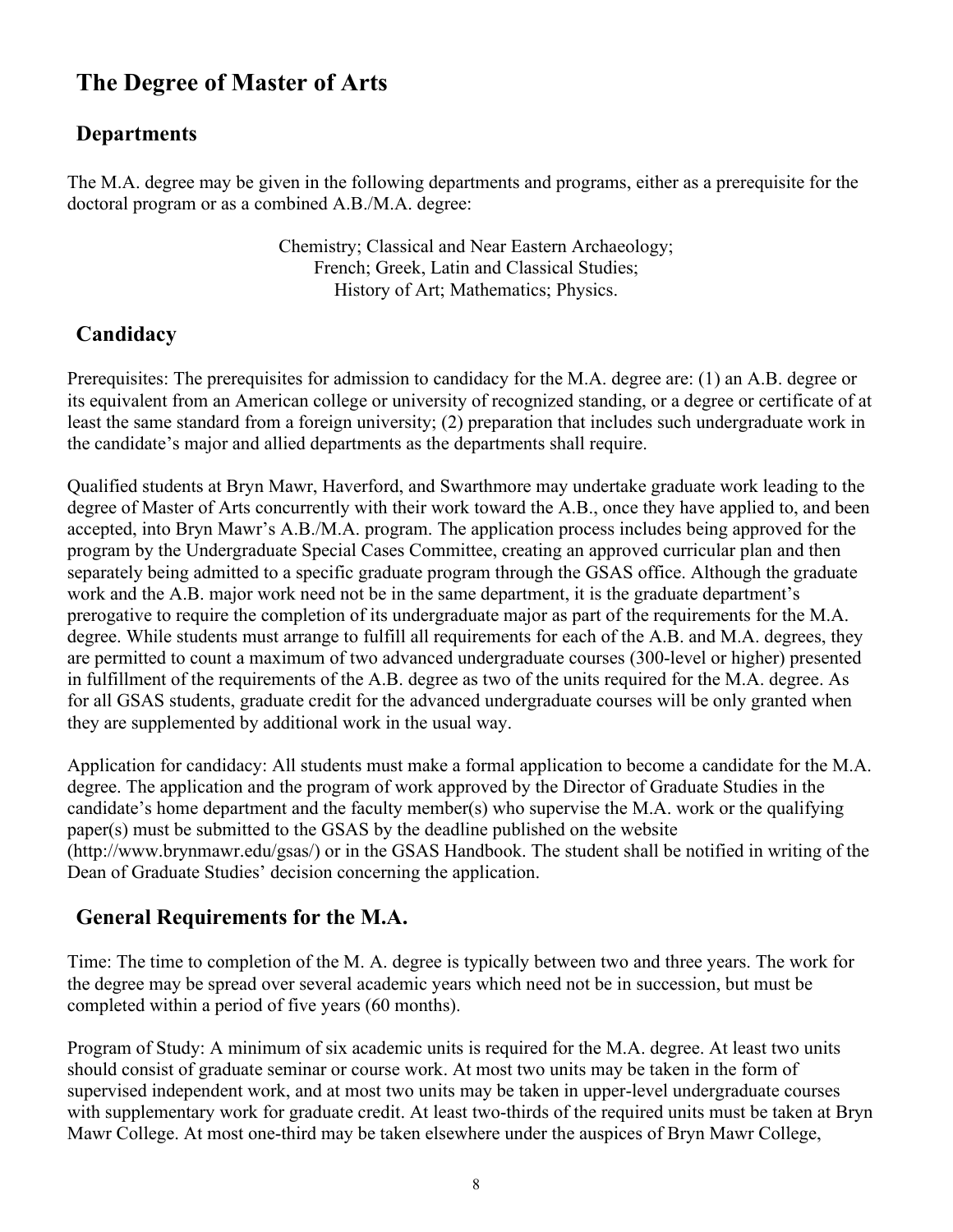through an approved Reciprocal Plan or similar approved arrangement.

Further Requirements: Students are also required to complete the languages and special skills requirements set by their home department, a thesis or one or more qualifying papers, and a final examination. These requirements are detailed below.

## <span id="page-8-0"></span>**Languages and Special Skills Requirements**

Each graduate program has established such requirements in foreign languages and/or special skills as are essential for scholarly work in that discipline. These requirements shall be readily available to prospective and current students. Any changes in these requirements must be approved by the Graduate Council. Individual exceptions to the departmental rules require the approval of the Graduate Council.

Requirements in foreign languages and/or special skills may be met in the following ways:

If a foreign language competency is required by a department, a student must pass a Bryn Mawr College language examination scheduled and administered by the that department. The language examinations consist of two passages of 250-350 words each, chosen by the department, to be translated during a twohour period. The use of a dictionary either in print or electronic may be permitted for the translation of either or both passages, at the discretion of the department. The examination shall be read by two members of the department. If considered marginal, then a member of the respective foreign language department may be consulted. The final decision will be made by the graduate department after discussion with the external reader. With the consent of the department and of the Dean of Graduate Studies, a student whose native language is not English may be permitted to write a language examination in a language other than English.

At the department's discretion, a student whose native tongue is not English may offer English for one of the languages that may be required. This proviso does not apply for students whose field of study is the language and the literature of their native tongue. The requirement in English may be met either by certification from the department that the candidate's English is adequate or by a special examination given by the department, no later than January of the academic year in which the candidate is to take the degree.

For special skills, a student may be required to pass an examination administered by the department. For either a special skill or language, with prior approval from the department and the Graduate Council, a student may complete course work specifically chosen to complete the requirement by the department in lieu of an examination.

For A.B./M.A. candidates in Mathematics, the successful completion of the language requirement for the Bryn Mawr College A.B. degree will satisfy the language requirement for the M.A. degree.

## <span id="page-8-1"></span>**Thesis or Major Paper(s) in a Special Field**

Every candidate must present a thesis or one or more qualifying papers in a special field in the subject studied for the M.A. For candidates in residence at Bryn Mawr College, the due date of the paper(s) is set by the department. For candidates away from Bryn Mawr, the due date is 30 days before Commencement of the semester in which the candidate hopes to receive the degree.

The paper(s) shall be read, and approved or rejected, by at least two members of the department or one member of the department and one in an allied department. All papers must be completed to the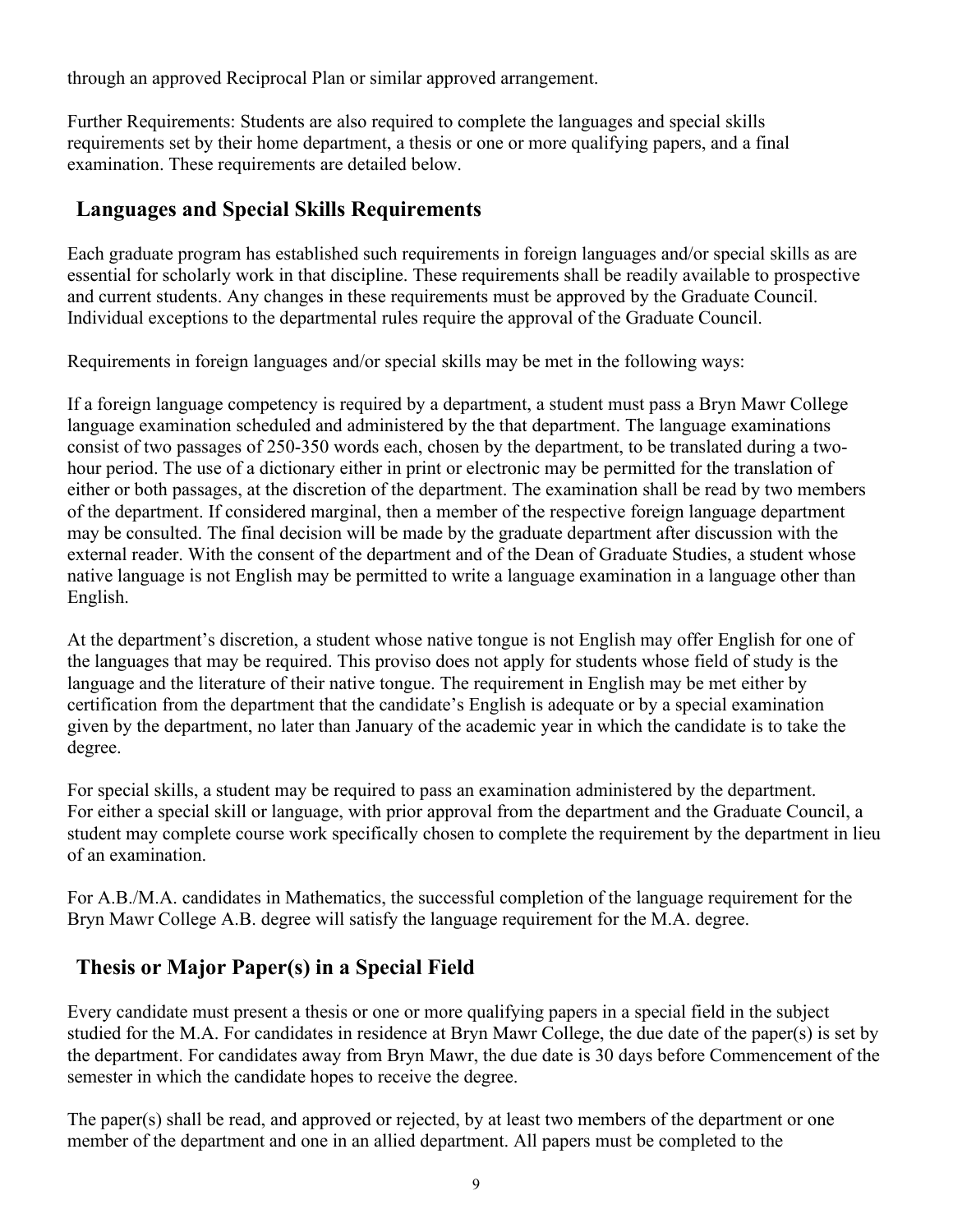satisfaction of the department before the candidate is admitted to the final examination.

#### <span id="page-9-0"></span>**Final Examination**

Before the final examination, the M.A. candidate must complete any requirements in languages and/or special skill(s) and must have submitted a thesis or major paper(s) in the special field. The candidate may be enrolled in courses that will count towards the MA requirements during the semester in which she/he will complete the MA requirements.

Every candidate must pass a final examination, which shall test the ability to place the special field in a more general background of the major subject. This examination shall be either written, with four to six hours of examination; or oral, lasting no less than one hour; or written and oral, a written examination of four hours and an oral examination of one hour. An experimental or open-book examination of greater length may be substituted for the written examination. The examination shall be judged by faculty designated by the department, including, at a minimum, the two faculty members who were designated to read the candidate's paper(s).

The last Tuesday before Commencement at 1 p.m. is the latest time at which grades of candidates for the M.A. degree may be reported to the GSAS Office. For a December degree, the deadlines are the last day of classes in Semester I for the final written examination, and the following day for the reporting of grades.

## <span id="page-9-1"></span>**Unsatisfactory Paper(s) or Examination**

A candidate who has submitted an unsatisfactory paper in the special field or who has failed the final examination may, on the recommendation of the department, submit another paper, revise the original, take another examination, or be refused this opportunity. The department shall make a report to the GSAS and the Graduate Council concerning its decision on such cases.

# <span id="page-9-2"></span>**The Degree of Doctor of Philosophy**

## <span id="page-9-3"></span>**Departments**

The Ph.D. degree may be given in the following departments:

Chemistry; Classical and Near Eastern Archaeology; Greek, Latin and Classical Studies; History of Art; Mathematics; Physics

## <span id="page-9-4"></span>**Candidacy**

**Student Status:** Students will have the status of "Ph.D. student" in the interim between completion of the M.A., if such degree is required, and prior to completion of the Ph. D. preliminary exams. After passing the Ph.D. prelim exams, a student carries the status of "Ph. D. candidate". Students in History of Art are considered Ph. D. candidates following submission of a dissertation proposal that is approved by the Department.

**Application for Ph.D candidacy:** In some programs, successful completion of the M.A. degree is required prior to applying for Ph.D. candidacy. If a student has completed a M.A. degree at another institution, the department may elect to waive the M.A. requirement.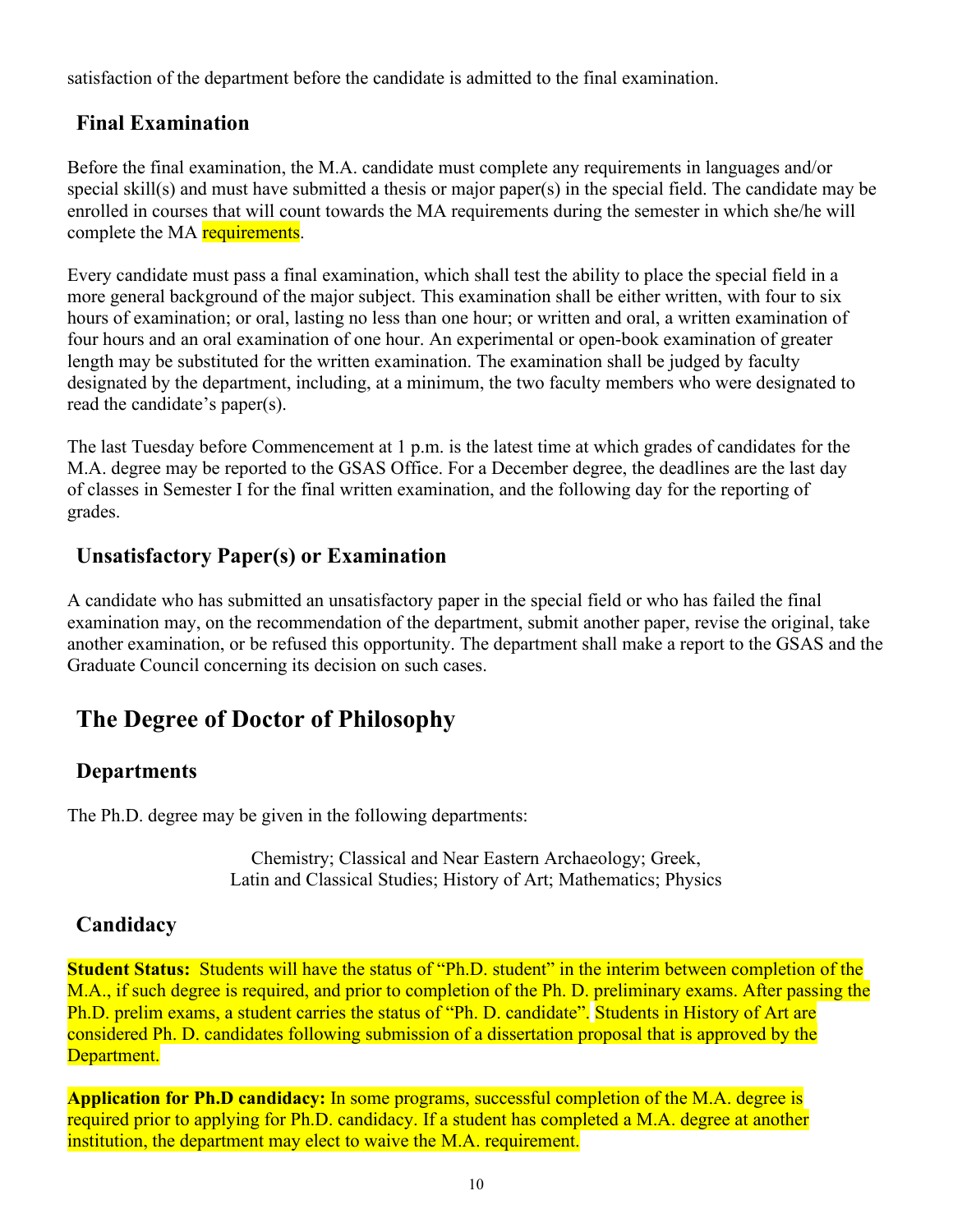Students may apply for Ph.D. candidacy as soon as they (1) have completed sufficient course work (as determined by the program graduate director); (2) have an approved dissertation topic; (3) have identified a faculty member who will serve as dissertation director; (4) have defined the fields of their Ph.D. Preliminary Examinations, in consultation with the dissertation director, the graduate program director, and the appropriate examiners. In the particular case of students in Classical and Near Eastern Archaeology, if a dissertation topic and advisor has not yet been identified, the Graduate Director has responsibility for all aspects of the preliminary examinations. An outside chair for the Ph.D. supervising committee will be assigned by the Dean prior to scheduling the Preliminary Examinations.

To apply for candidacy, students must submit the appropriate Ph.D. candidacy form. The faculty members of the Ph.D. Supervising Committee as well as the areas of examination are specified on the candidacy form. The form must be approved and signed by either the faculty member who will be the Dissertation Director, if named, or by the Director of Graduate Studies in the program. Students in History of Art must also submit a dissertation proposal which must be approved by the entire Department prior to being accepted as a Ph. D. candidate. Students should initiate the PhD. candidacy application process in the semester before the preliminary exams are to be administered so as to allow the GSAS office enough time to identify an outside chair for the Ph.D. supervising committee.

Once accepted as candidates for the Ph.D. degree, students must maintain continuous registration until the completion of all requirements for the degree, unless granted a leave of absence. Students who let their enrollment lapse will be withdrawn from their program.

<span id="page-10-0"></span>**Dissertation Director:** The faculty member directing the **Ph. D student's** dissertation research and writing shall take major responsibility for planning the candidate's program of study, for informing the Director of Graduate Studies and the Supervising Committee of the fields to be offered for examination, and of the subject of the dissertation. The Dissertation Director shall keep the Director of Graduate Studies and the Supervising Committee informed of any changes in the student's fields for examination or in the subject of the dissertation. The Dissertation Director shall take major responsibility for supervising the preparation of the dissertation and such changes as may be required by the Supervising Committee at the final examination.

<span id="page-10-1"></span>**Supervising Committee:** The Supervising Committee shall have the responsibility of the preliminary examinations and final examination of the dissertation. Both the **Ph. D.** student and the Director of Graduate Studies / Dissertation Director should seek the advice and aid of the chair of the Supervising Committee when necessary, such as in cases of irreconcilable differences.

The Dean shall formally appoint those members of the student's Supervising Committee who are recommended on the candidacy form by the Dissertation Director or by the Director of Graduate Studies in the student's department. The chair of the committee shall be a member of the general faculty outside the student's department. The other members of the Supervising Committee shall be the Dissertation Director, two other members from either the student's department(s) or allied department, and one or more additional members of the faculty. In special cases, when the dissertation is to be directed by a faculty member external to the student's department, he/she shall be appointed to the Supervising Committee and identified as Dissertation Director, but a member of the student's department shall be designated to serve as Departmental Director of the student's progress toward the Ph.D.

A scholar not connected with the College who has special competence in the field of the candidate's chief interest may be added to the Supervising Committee if the Supervising Committee or the student's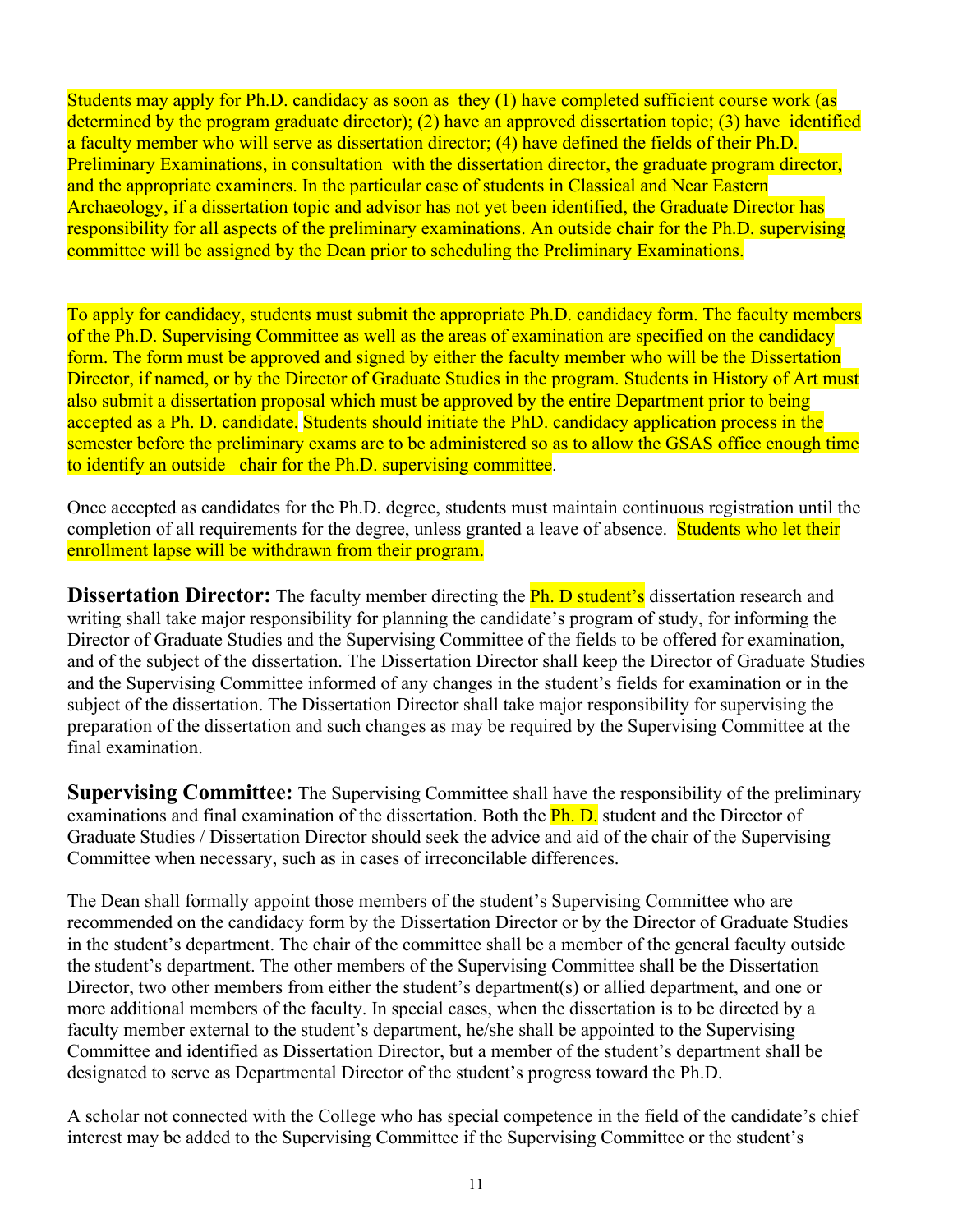department so recommends and the Graduate Council or the Dean of Graduate Studies approves.

<span id="page-11-0"></span>**Outside Chair:** The role of the chair of the Ph.D. Supervising Committee is to be an impartial moderator at oral examinations, to ensure that examinations are civil and fair, to ensure that all requirements are completed and that documentation of examinations is accurate and complete. The student may appeal to the chair in the event of irreconcilable differences with the Dissertation Director. The chair convenes the Supervising Committee before the Ph.D. oral Preliminary Examination or the oral Final Examination if one or more committee members are dissatisfied with the student's performance.

**Disputes:** If irreconcilable differences arise between the **Ph. D.** candidate and the Dissertation Director, either one may appeal to the chair of the Supervising Committee, who shall attempt to resolve the matter in consultation with the full committee. If no satisfactory resolution is reached, the matter shall be referred to the Dean of Graduate Studies, who shall bring the case to the Graduate Council for final resolution. Additionally, if at any stage of the work the Supervising Committee does not reach agreement on the candidate's performance, the Graduate Council shall make the final decision.

## <span id="page-11-1"></span>**General Requirements for the Ph.D.**

**Time:** A minimum of three full years of graduate work or their equivalent as required for the completion of the M. A. degree is required for the Ph.D. degree. All requirements for the Ph.D. Degree must be completed within twelve years of admission into a graduate program of GSAS. Parental leave does not count towards this twelve year maximum. Leaves granted by the Dean for medical or other reasons do not count towards the twelve year maximum. A request for an extension beyond the 12 year limit may be made by the Dissertation Director to the Dean of Graduate Studies.

**Residency**: Successful completion of a minimum of twelve academic units (or the equivalent of two full years of post-baccalaureate study) at or through Bryn Mawr College is required for the Ph.D. degree.

Units counted toward the M.A. degree at Bryn Mawr College may also be counted toward the Ph.D. degree if the major field remains the same. Up to four units may be taken at the University of Pennsylvania or at any other institution with which there are approved Reciprocal Plans. In the absence of a formal Reciprocal Plan, the Dean of Graduate Studies may, on occasion, approve the taking of units, not to exceed two, at other institutions, provided that the total amount of external units does not exceed four.

Any exception to the rules concerning the number or distribution of units must be approved by the Graduate Council and will be considered only on the recommendation of the student's department and when a candidate's academic preparation is deemed to warrant special consideration.

**Program of Study**: The course of study is defined by the individual departments.

**Further Requirements**: Students are also required to complete the languages and special skills requirements set by their department, pass the Preliminary Examinations, complete a dissertation, and pass a final examination. These requirements are detailed below (V. D-G).

## <span id="page-11-2"></span>**Languages and Special Skills Requirements**

All candidates for the Ph.D. degree are required to demonstrate mastery of such foreign languages and/or special skills as are necessary to conduct research in the fields of their dissertations.

Departments shall determine which languages and/or skills they will require, and these requirements must be submitted to the Graduate Council for approval. Approved languages and/or skills requirements shall be publicly advertised by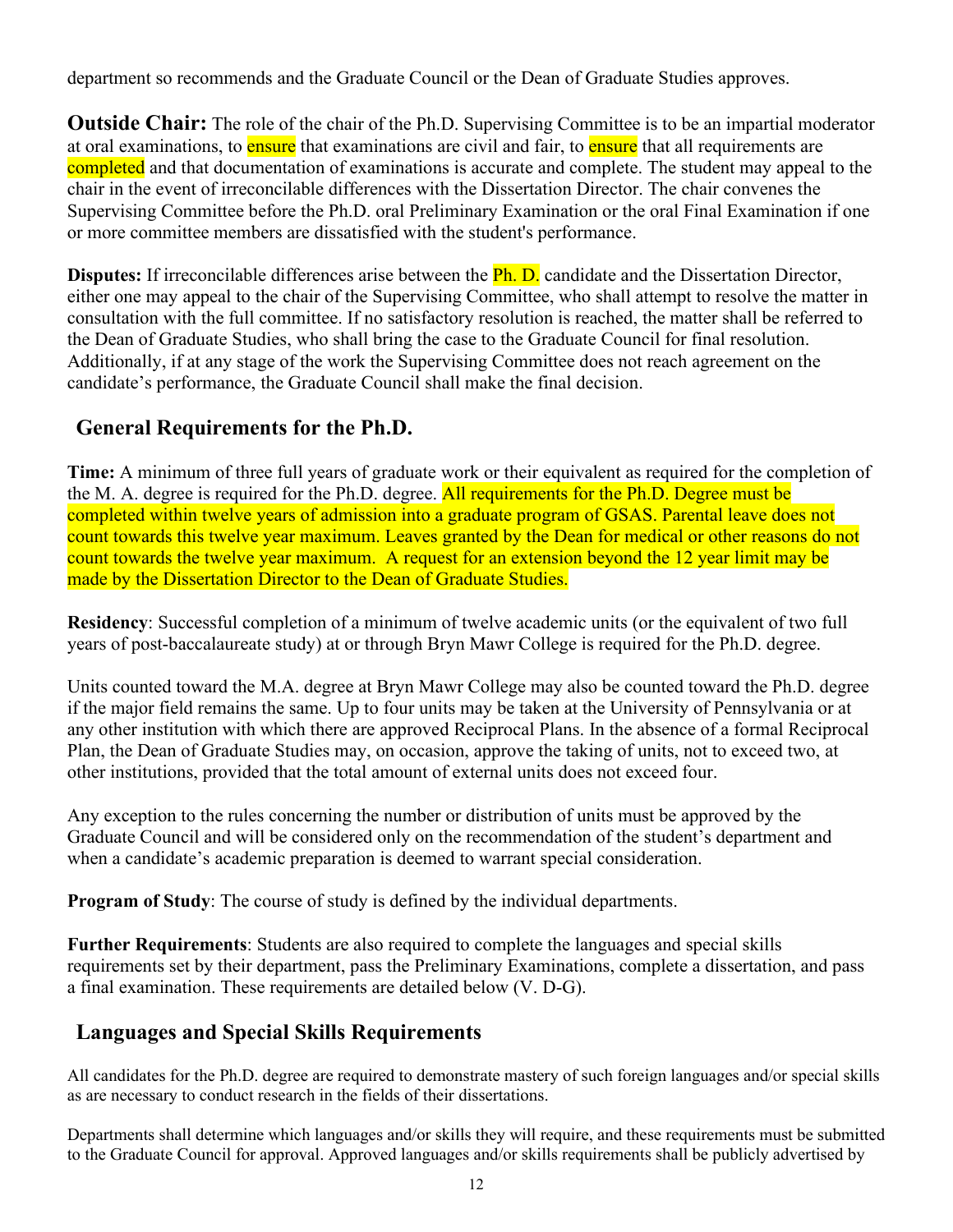the GSAS to all candidates for admission and to all students currently enrolled. Departments may not change their requirements without prior approval of the Graduate Council and sufficient notice to all prospective Ph.D. candidates. Mastery of required languages and/or skills must be demonstrated by written examinations or by course work. All languages and/or skills requirements must be met before candidates for the Ph.D. may take the Preliminary Examinations.

When one or more foreign languages are required, the language examination for the Ph.D. degree shall consist of two passages of 250-350 words each, chosen by the department, to be translated during a two-hour period. The use of a dictionary either in print or electronic may be permitted for the translation of either or both passages, at the discretion of the department. The examination shall be read by two members of the department. If considered marginal, then a member of the respective foreign language department may be consulted. The final decision will be made by the graduate department after discussion with the external reader.

At the department's discretion, a student whose native tongue is not English may offer English as one of the languages that may be required. The requirement in English may be satisfied by certification from the department that the candidate's English is adequate.

Except for the substitution of English as provided above, any exception to the stated languages and/or skills requirements of any department requires the approval of the Graduate Council.

#### <span id="page-12-0"></span>**Preliminary Examinations**

**General**: **The purpose of the Ph.D. Preliminary Examinations is twofold: (1) to test the Ph.D. student's knowledge and mastery of subjects specified on the Ph. D. candidacy form, as exemplified by the candidate's command of several fields or areas, and (2) to examine the candidate's power of organization and ability to apply knowledge to new problems such as required to complete a satisfactory dissertation.** Before taking the Preliminary Examinations, students must have completed such course work as is deemed necessary by their department or program, and have completed a formal application for **Ph.D. candidacy**. Students also shall have satisfied such requirements in foreign languages and special skills as have been established. The Preliminary Examinations must be completed before the dissertation is accepted.

**Timing of the Exams**: Preliminary Examinations should be completed within a period of four weeks. When an oral examination is included, the period of examination may be extended to five weeks. No Preliminary Examinations are to be scheduled during the thirty days immediately preceding Commencement. Exceptions may be granted by the Dean of Graduate Studies, upon request of the Director of Graduate Studies or Dissertation Director in consultation with chair of the Supervising Committee.

**Plan of the Examinations**: The fields covered by the examinations will be established by the Director of Graduate Studies or Dissertation Director (if already named) in consultation with the members of the Supervising Committee. A list of the **Ph.D. student's** fields and the schedule of examinations approved by the Supervising Committee shall be filed by the **Ph.D.** student in advance in the GSAS Office. The Preliminary Examinations may include twelve to twenty hours of written examinations. Except for experimental or open book examinations, no one exam shall exceed four hours in length. An oral examination of one to two hours may be added at the option of the department.

**Exceptions**: The following preliminary exam procedures have been approved:

**Chemistry**: The Preliminary Examinations consist of two written examinations accompanied by an oral on the material of these examinations, and an oral defense of one research proposal submitted by the **Ph.D.** student. A period of longer than five weeks is permitted because of the special form of these examinations.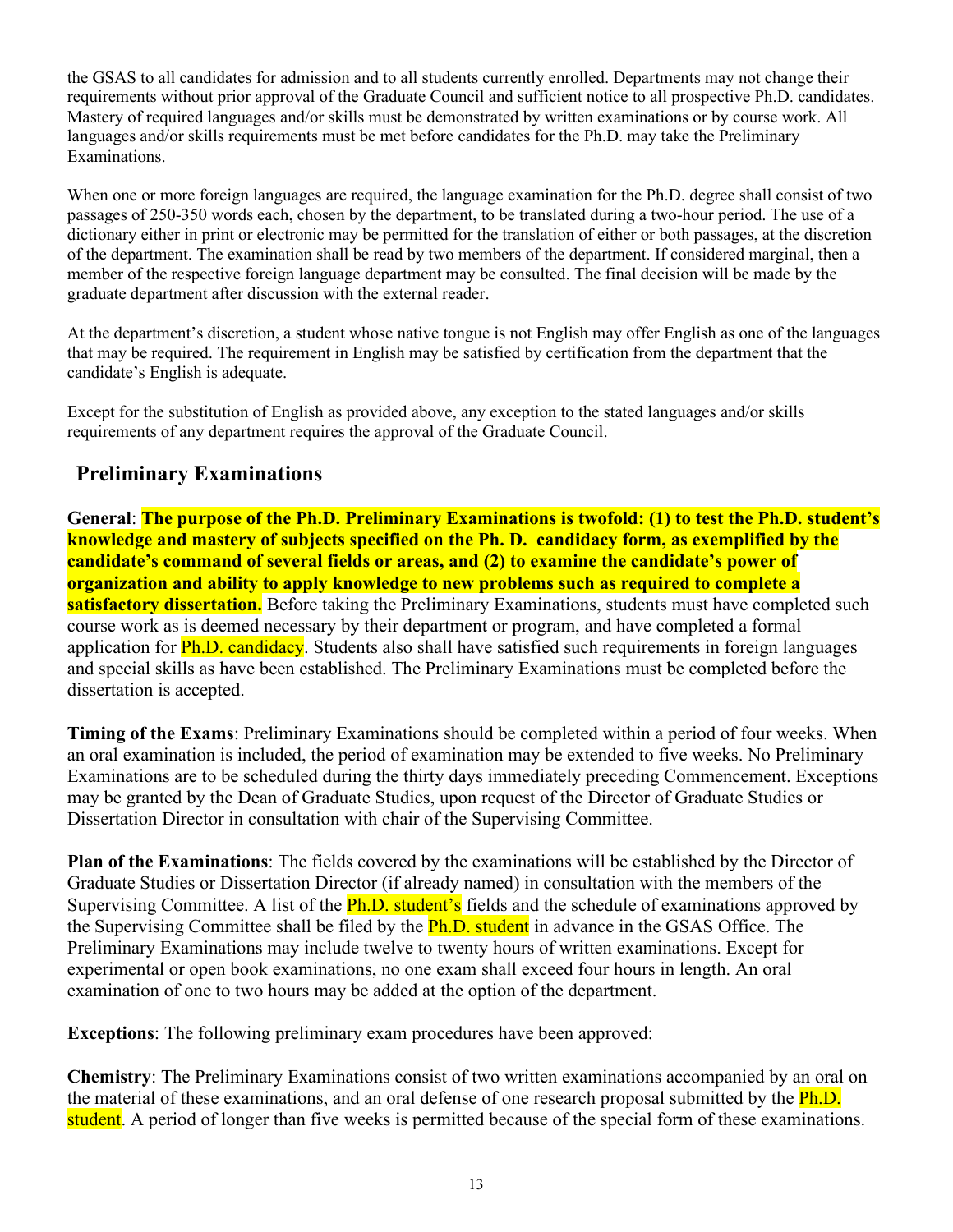**Mathematics**: The Preliminary Examinations consist of three four-hour written examinations, followed by a one-hour oral examination, and are intended to test the **Ph.D. student's** breadth of knowledge and understanding of the structure of Mathematics as a whole. Students have two options for the timing of the written examinations: (1) The examinations may be taken in any five-week period of time while classes are in session (except for the final thirty days before Commencement). (2) The examinations may be begun in a specified two-week period late in Semester II and completed in a specified two- week period early in the following Semester I. Dates and times for the second option will be set annually by the Department.

**Physics**: The Preliminary Examinations may consist of three four-hour examinations, a problem set including twelve hours of working time and a one-hour oral.

**Procedure of the Supervising Committee**: The members of the Supervising Committee shall read all examinations promptly, and if any of the examinations is unsatisfactory to any member he/she should notify the chair so that it can be determined if the candidate should continue with the Preliminary Examinations. When the written examinations are completed, the chair shall ascertain whether the majority of the committee considers the **Ph.D. student**'s work sufficiently satisfactory to proceed to the oral portion of the examination if there is one.

When the examinations include an oral examination, it is conducted by the Supervising Committee and is open to any member of the faculty. In the event of an oral examination, the chair of the Supervising Committee shall ask the committee, in the absence of the **Ph.D.** student, for a statement of the division of time among the examiners and shall be responsible for maintaining the schedule adopted. At the end of the examination, the chair shall give each member of the committee an opportunity to ask additional questions. After the **Ph.D. student** leaves the room, the chair shall ask each member's opinion of the **Ph.D. student**'s performance.

Results of the Preliminary Examinations: The result of the examinations is to be recorded in the following terms: "Satisfactory"; "Partially Satisfactory" ― to be used when some portion of the examination is unsatisfactory; or "Unsatisfactory." The vote of the Supervising Committee shall be recorded on the candidate's Ph.D. application form and signed by the members of the committee. The committee shall state explicitly on the form when the **Ph.D.** student is to make up any deficiencies and whether by written examination or in some other manner approved by the committee, as appropriate to the seriousness of the deficiency. All deficiencies must be made up before the **Ph.D.** student may submit the dissertation as a Ph.D. candidate. If the result is "Unsatisfactory," the **Ph.D.** student may be refused permission to continue work for the Ph.D. degree and excluded from the program, or may be asked to retake the Preliminary Examinations. No **Ph.D. student** may be permitted to retake the Preliminary Examinations more than once. Preliminary Examinations must be passed satisfactorily within one year of the first written examination. In such unusual circumstances as serious illness, exceptions to this rule may be granted by the Dean of Graduate Studies. If after this time, a student has remaining unsatisfactory performances in any area of the preliminary examinations, he/she may not proceed to complete the degree.

If there is a difference in opinion in the Supervising Committee, the majority vote shall be decisive. The vote of the dissenting members shall be recorded on the **Ph.D. student**'s Ph.D. application form, and they may file a minority report.

After the Supervising Committee has voted, at the conclusion of the oral examination, the chair should inform the **Ph.D. student** of the decision. When the Preliminary Examinations do not conclude with an oral, the vote on the completed Preliminary Examinations shall be determined expeditiously, at a meeting of the full Supervising Committee. In either case, the chair of the Supervising Committee shall return the Ph.D. application form including the signatures of the members of the Supervising Committee to the GSAS Office. The Dean of Graduate Studies shall send a written statement of the decisions of the Supervising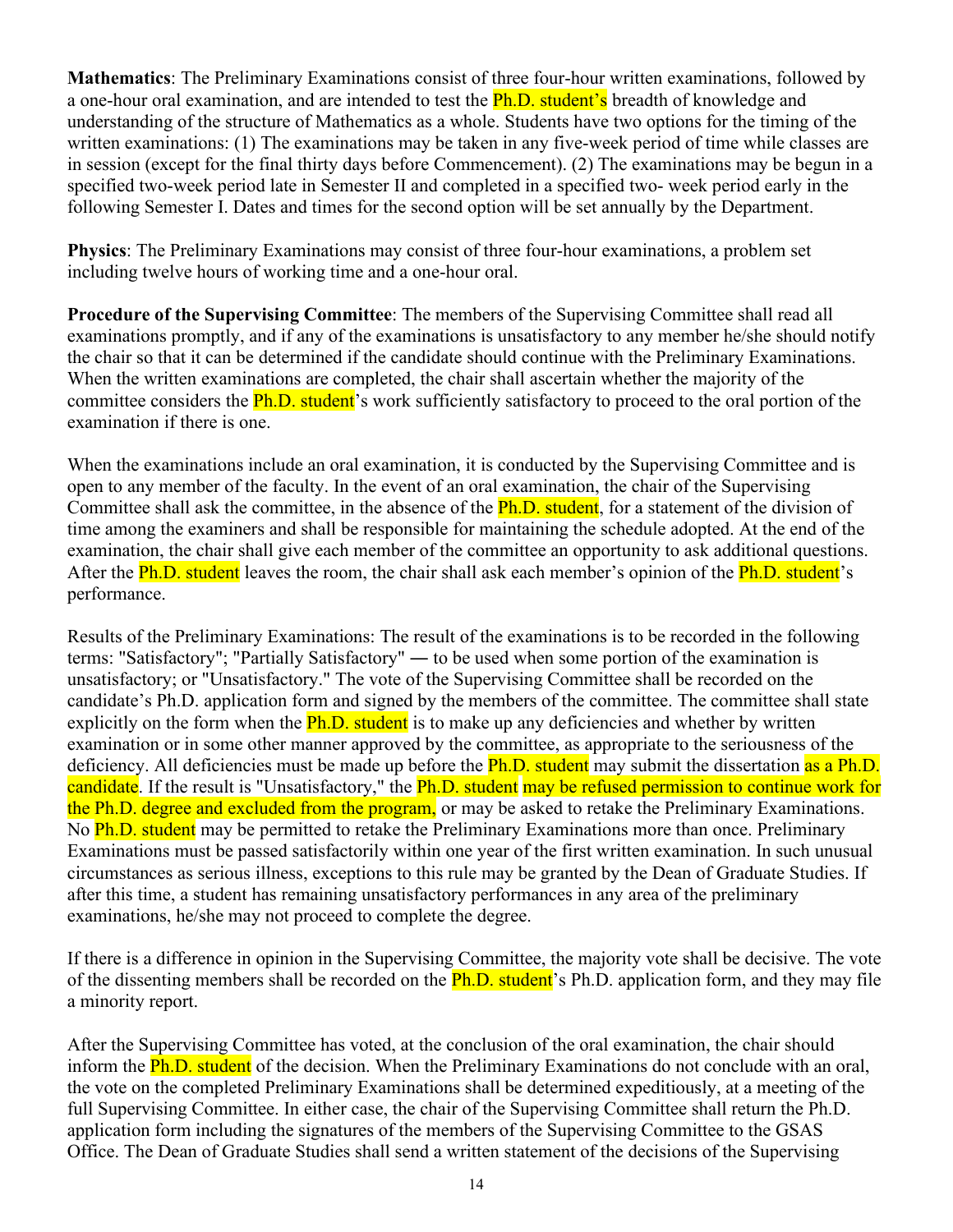## <span id="page-14-0"></span>**Dissertation**

**General Requirements**: The dissertation is the Ph.D. candidate's written document that presents the results of the candidate's independent research in the field of the major subject. It must contain original material, results, or interpretations, and be adjudged suitable for publication. The dissertation shall be written in English with the following exceptions: (1) A candidate in a language department may, if the department approves, write the dissertation in the language of the department. (2) In other departments a candidate whose native tongue is not English may, with the permission of the Dissertation Director, the department and Graduate Council, write the dissertation in the language of the candidate.

The dissertation shall conform to the "Guidelines for Candidates for the Ph.D. Degree" available from the GSAS Office.

Six copies of the dissertation shall be submitted (five for the Supervising Committee and one for the GSAS office). They shall be secured in suitable binders and be accompanied by a vita and an abstract of no more than 350 words. A letter recommending that the dissertation be accepted and a brief critical comment from the Dissertation Director must accompany it, or be sent by the director directly to the GSAS Office, before the dissertation submission deadline. The dissertation and the director's letter shall be submitted to the Supervising Committee through the GSAS Office.

**Deadlines**: In graduate programs within the Graduate Group in Archaeology, Classics and History of Art (GGACHA) the dissertation shall be submitted no later than 45 days prior to the end of classes of the semester in which the **candidate** expects to complete the work for the degree. In graduate programs within the Graduate Group in Science and Mathematics (GGSM), the dissertation shall be submitted no later than 25 days prior to the end of the semester. If a December degree is expected, the dissertation in the GGACHA shall be submitted no later than October 15; in the GGSM it shall be submitted no later than November 5.

If a candidate wishes to hand in the dissertation and take the Final Examination at other times in the academic year, in the GGACHA the dissertation must be submitted at least six weeks before the proposed date of the examination; in the GGSM it must be submitted at least three weeks before that date. No member of the faculty shall be obligated to read, or advise in connection with, a dissertation at any time except during the academic year.

**Procedure of the Supervising Committee**: All members of the Supervising Committee shall read the dissertation promptly. If a member of the Supervising Committee considers the dissertation unacceptable, he/she must inform the chair no later than seven days before the Final Examination is scheduled to be held, and a special meeting of the Supervising Committee shall then be called. The Supervising Committee may recommend revisions, which may lead to the postponement of the Final Examination, or may reject the dissertation completely in its present form. If, after full discussion, a majority of the Supervising Committee considers the dissertation provisionally acceptable in substance and general form, the Final Examination may be held.

## <span id="page-14-1"></span>**Final Examination**

**General Rules**: The Final Examination is an oral exam devoted to the dissertation and the general fields covered by the dissertation. It shall be conducted by the Supervising Committee and shall be not less than one hour in length, nor more than three. The Final Examination shall be open to any member of the faculty who wishes to attend.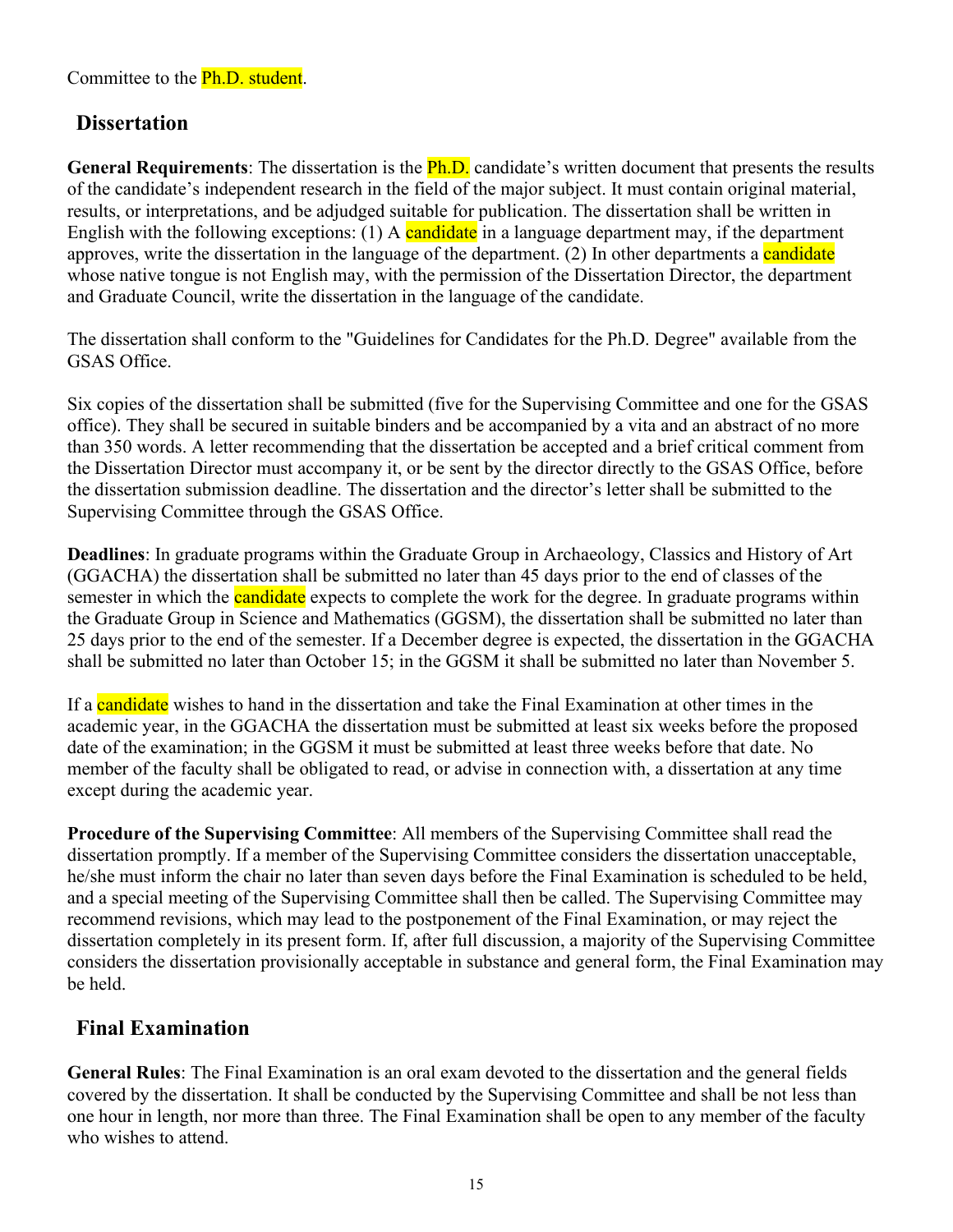If any part of the Preliminary Examinations has been taken more than five years (60 months) before the Final Examination, the Final Examination must be both written and oral and must cover one of the general fields or areas offered for the Preliminary Examinations. In this case, the Supervising Committee shall read the written examinations promptly. A waiver of this requirement, the "60-month rule", may be requested by the dissertation director from the Dean of Graduate Studies when there is sufficient evidence of continued engagement in the candidate's filed, such as by publishing scholarly works or employment in the field. Final Examinations may not be set later than the fourteenth day before Commencement or no later than the Friday before the last week of classes in semester I, if a December degree is to be conferred.

**Results**: At the end of the Final Examination, the Supervising Committee shall take two votes, one on the dissertation and one on the general quality of the examination. The vote on the dissertation shall be "Satisfactory"; "Satisfactory with minor revisions"; or "Unsatisfactory." The vote shall be recorded on the student's Ph.D. application form and signed by the members of the Supervising Committee. In the case of a dissertation judged "Unsatisfactory" in its present form, the Supervising Committee shall inform the candidate in writing of the revisions necessary for a reconsideration.

If, after full discussion, more than one member of the Supervising Committee dissents from the opinion of the majority, the question shall be referred to the Graduate Council. There shall be a report from the Supervising Committee to the Dean of Graduate Studies, who shall bring it to the Graduate Council. Another member of the faculty or, by arrangement with the Dean of Graduate Studies, a scholar not connected with the College who is especially competent in the field may be called in.

The vote on the Final Examination is either "Satisfactory" or "Unsatisfactory." If the examination is satisfactory, the candidate shall be informed of the result by the Supervising Committee. If the examination is unsatisfactory, the Dissertation Director shall inform the candidate. The vote shall be recorded on the candidate's Ph.D. application form and signed by the members of the Supervising Committee. Notification of action on both dissertation and Final Examination shall be sent to the candidate in writing by the Dean of Graduate Studies.

**Plans for Publication**: The chair of the Supervising Committee shall discuss with the candidate and the Dissertation Director at the Final Examination the proposed form of publication of the dissertation.

## <span id="page-15-0"></span>**Deposit and Publication of the Dissertation**

**Deposit**: After a dissertation has been accepted, or accepted subject to the changes and revisions voted by the Supervising Committee, a perfect copy of the dissertation containing the required changes and revisions constitutes the Dissertation Final Version. The Final Version of the dissertation incorporates all suggestions for revision made at the Final Examination and is free of mechanical errors. It must be presented to the dissertation director, certified by an accompanying letter from the Dissertation Director, who must complete a "Certification of Final Version of Dissertation" form. The student must also sign this form. The Final Version must be deposited with the GSAS no later than four days before Commencement or by December 15 if the degree is to be conferred on December 31. No degree will be granted until the dissertation has been revised to conform to all the recommendations of the Supervising Committee and a perfect copy has been deposited. Guidelines for dissertation preparation are posted on the GSAS website: [http://www.brynmawr.edu/gsas/Resources/complete\\_degree/DissertationFormatandGuidelines.html.](http://www.brynmawr.edu/gsas/Resources/complete_degree/DissertationFormatandGuidelines.html)

**Publication**: A digital copy of tfhe final version of the dissertation must be uploaded to the Bryn Mawr College Open Access server. An embargo period of 2 years may be requested.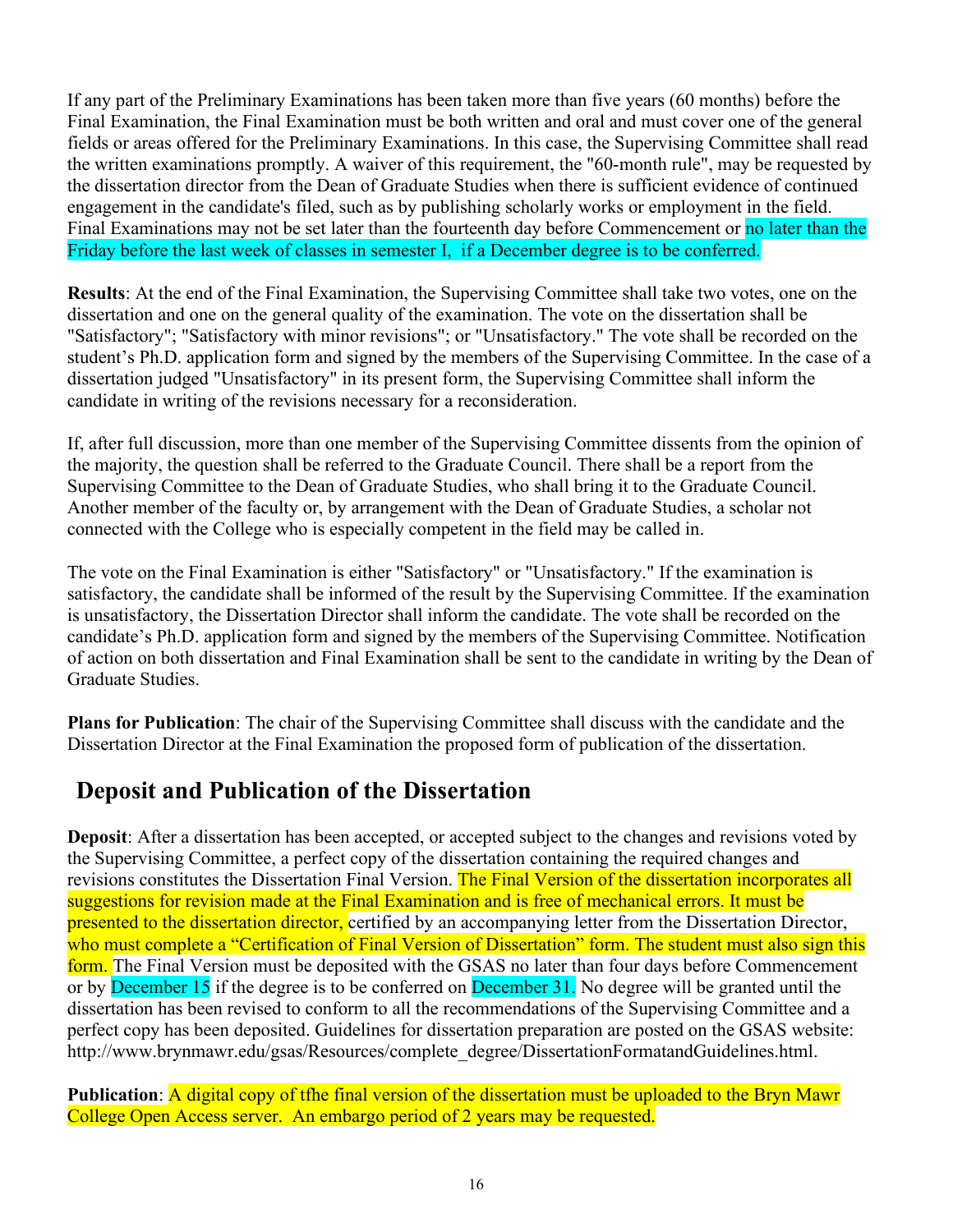The dissertation must be published according to one of the plans listed below, to be approved by the Dissertation Director and by the chair of the Supervising Committee.

## <span id="page-16-0"></span>**Electronic Submission to proQuest/ETD Administrator**

At the time of the final deposit of the perfect copy of the dissertation to GSAS, prior to the conferral of the degree, the student creates an online account with ProQuest/ETD Administrator, uploads the dissertation and pays for the publication of the dissertation electronically though the ProQuest/ETD site. The dissertation is immediately released for publishing unless the students chooses an embargo option.

## <span id="page-16-1"></span>**Publication in Full or in Substantial Part**

Electronic submission of the dissertation to ProQUest/ETD Administrator may be waived entirely if, prior to the conferral of the degree, or prior to the end of the two-year holding period, the candidate presents evidence (such as a letter from a publisher accepting the dissertation for publication) of a completed arrangement for the publication of the dissertation in substantial part or in full in a scholarly journal. At the Time of Publication: If the candidate publishes in a printed work, book, or journal article, two copies shall be deposited with the College. If the candidate publishes electronically, one copy of the file must be deposited with the College. In any of the above cases the publication should include a statement that the study is a dissertation or part of a dissertation accepted by Bryn Mawr College. In exceptional cases, to be approved by the Graduate Council, this statement may be omitted.

# <span id="page-16-2"></span>**GSAS Graduate Student Parental Accommodations Policy**

## **Eligibility**

Full time graduate students who are anticipating the birth or adoption of their child are eligible for accommodations or extensions for academic course work and other requirements, for both the period before and following the arrival of their child. This policy is a parental accommodations policy rather than a leave of absence. A leave of absence could be arranged separately if required (see page 4 in the GSAS Faculty Rules). The parental accommodations policy is available to domestic as well as international students.

#### **Principles**

- 1. Before taking parental accommodations, students will:
	- a. notify their research advisor and/or graduate advisor at least three (3) months prior to the start of the parental accommodations period.
	- b. consult with their research advisor and/or graduate advisor in order to:
		- i. determine what adjustments need to be made for their short-term and long-term academic goals, including but not limited to adjustments to coursework, TA/GA work, exam schedule, and/or research projects.
		- ii. affirm their agreement to the details of their parental accommodations arrangements by signing, with their advisor and the Dean of Graduate Studies, a document summarizing the agreed-upon short-term modifications to their academic plan.
- 2. While taking parental accommodations, students will:
	- a. be allowed a period of 8 weeks, normally commencing within 2 weeks of the birth or adoption, during which academic expectations are on hold and the level of participation in their program is determined by the student.
	- b. maintain continuing student status